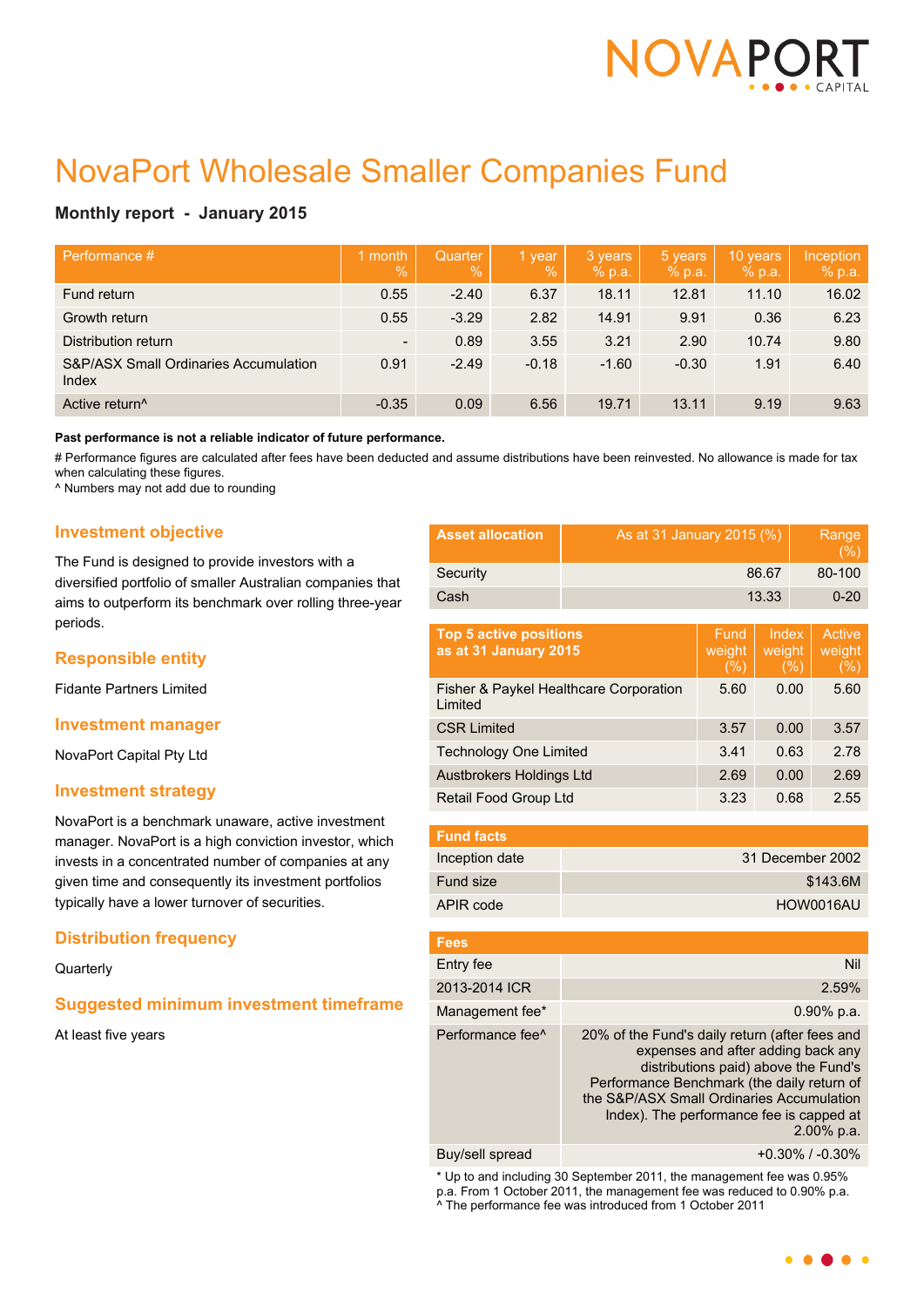# **Sector exposure as at 31 January 2015**



# **Market overview**

The Small Ordinaries Accumulation Index had a positive month with January finishing up 0.91%. Both Industrials and Resources sectors contributed with the former posting a 0.33% gain while the miners finished up 3.92%.

The mining companies experienced their best month since July last year, however January's performance was on the back of material monthly declines over the December quarter.

While commodities prices remained under pressure (with gold the exception finishing up strongly for the month) an emerging sense that some value had materialised after significant declines last year, as well as a further weakness in the Australian dollar sparked some bargain hunting across the sector.

News flow across the non-resources economy remained weak with some recent downgrades in the consumer discretionary sector serving as reminder that subdued consumer sentiment and concerns regarding rising unemployment continue to have a dampening effect on market performance.

Markets were pre-occupied with the short term interest rate outlook over January with lacklustre domestic conditions (housing being the main exception) combined with global growth concerns resulting in increased conjecture of a rate cut in February, which would make it the first since August 2013.

## **Fund performance summary**

The S&P/ASX Small Ordinaries Accumulation Index returned +0.91% for January. The fund underperformed the market and delivered a +0.55% return over January.

# **Performance of key securities**

#### **Key contributors**

| Security name                   | Sector           |         | Active weight %   Value added % |
|---------------------------------|------------------|---------|---------------------------------|
| <b>Chandler Macleod Limited</b> | Industrials      | 2.28    | 0.92                            |
| Saracen Mineral Holdings Ltd    | <b>Materials</b> | 1.44    | 0.42                            |
| <b>Bradken Limited</b>          | Industrials      | $-0.44$ | 0.33                            |

#### **Chandler Macleod Limited**

Recruit, a Japanese information services and human resources company, has proposed a scheme to acquire all the shares of Chandler Macleod for cash at a substantial premium. The proposal has been recommended by the board and appears to offer a sufficient premium to be successful.